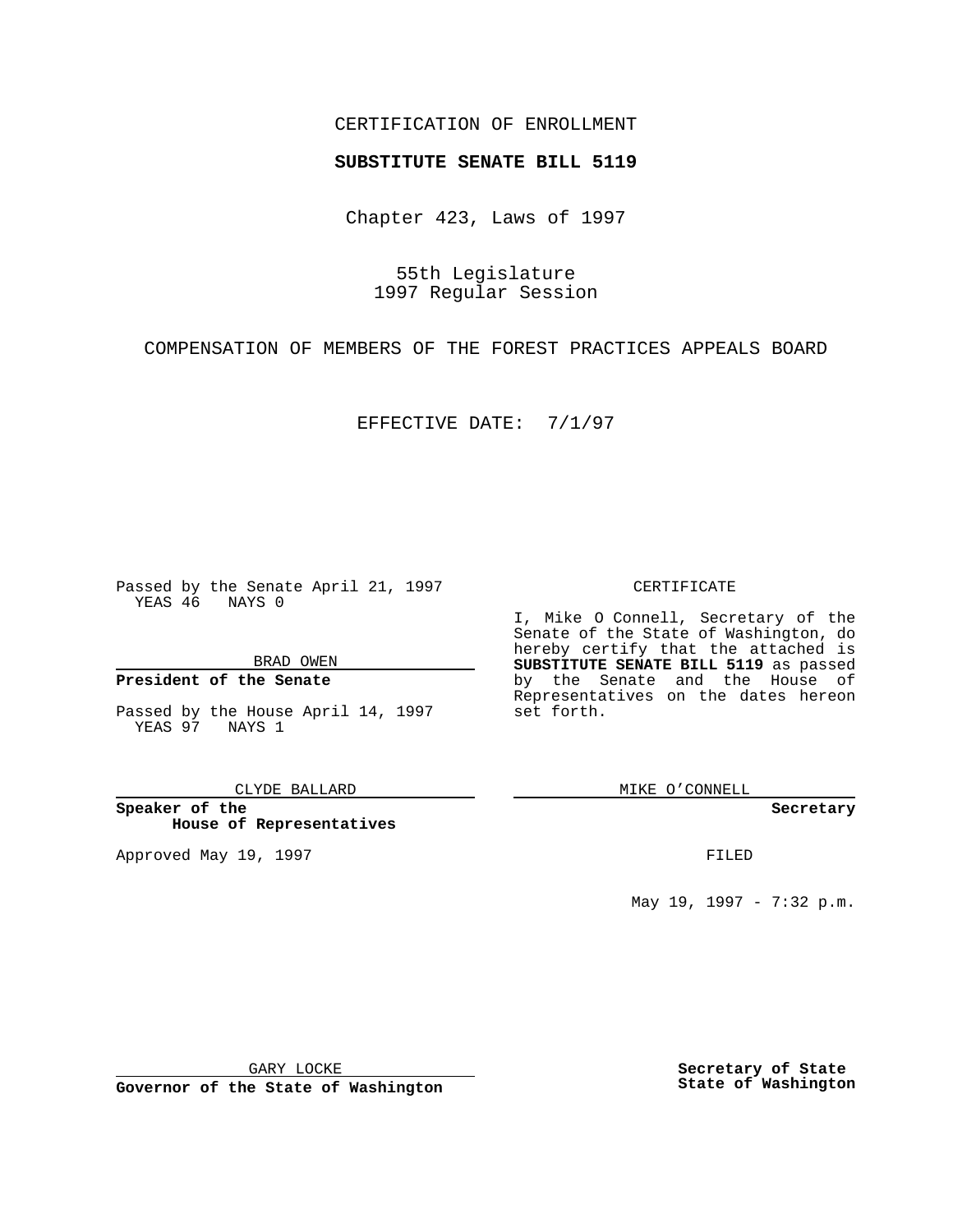# **SUBSTITUTE SENATE BILL 5119** \_\_\_\_\_\_\_\_\_\_\_\_\_\_\_\_\_\_\_\_\_\_\_\_\_\_\_\_\_\_\_\_\_\_\_\_\_\_\_\_\_\_\_\_\_\_\_

\_\_\_\_\_\_\_\_\_\_\_\_\_\_\_\_\_\_\_\_\_\_\_\_\_\_\_\_\_\_\_\_\_\_\_\_\_\_\_\_\_\_\_\_\_\_\_

AS AMENDED BY THE HOUSE

Passed Legislature - 1997 Regular Session

### **State of Washington 55th Legislature 1997 Regular Session**

**By** Senate Committee on Natural Resources & Parks (originally sponsored by Senators Swecker, Snyder and Roach)

Read first time 02/10/97.

1 AN ACT Relating to compensating members of the forest practices 2 appeals board; amending RCW 76.09.220; creating a new section; 3 providing an effective date; and declaring an emergency.

4 BE IT ENACTED BY THE LEGISLATURE OF THE STATE OF WASHINGTON:

5 NEW SECTION. **Sec. 1.** The legislature finds that the functions of 6 the forest practices appeals board have overriding sensitivity and are 7 of importance to the public welfare and operation of state government.

8 **Sec. 2.** RCW 76.09.220 and 1989 c 175 s 164 are each amended to 9 read as follows:

 (1) The appeals board shall operate on either a part-time or a full-time basis, as determined by the governor. If it is determined that the appeals board shall operate on a full-time basis, each member shall receive an annual salary to be determined by the governor. If it is determined that the appeals board shall operate on a part-time basis, each member shall be compensated in accordance with RCW 16 ((43.03.240: PROVIDED, That such)) 43.03.250. The director of the 17 environmental hearings office shall make the determination, required under RCW 43.03.250, as to what statutorily prescribed duties, in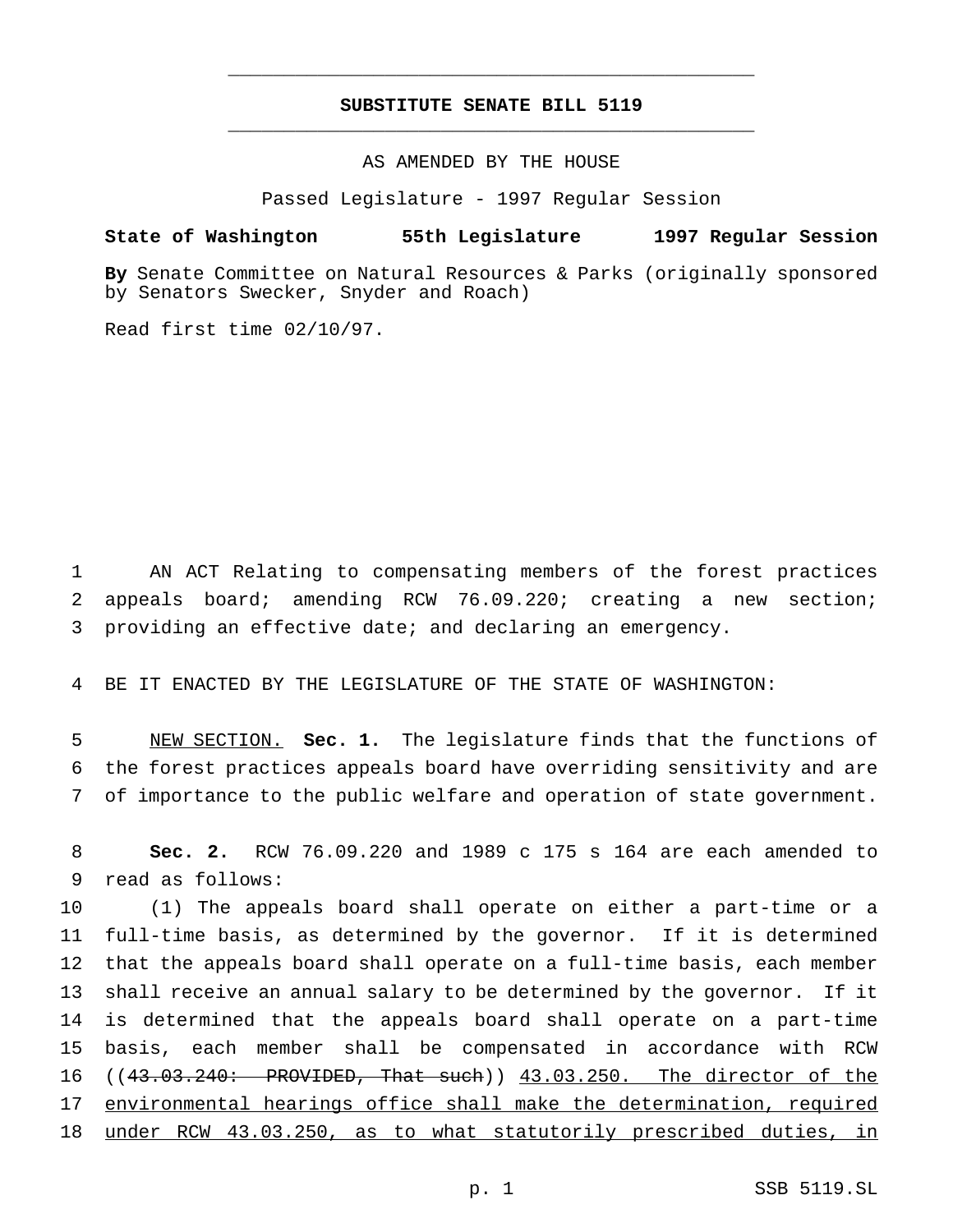1 addition to attendance at a hearing or meeting of the board, shall merit compensation. This compensation shall not exceed ten thousand dollars in a fiscal year. Each member shall receive reimbursement for travel expenses incurred in the discharge of his duties in accordance with the provisions of RCW 43.03.050 and 43.03.060.

 (2) The appeals board shall as soon as practicable after the initial appointment of the members thereof, meet and elect from among its members a chairman, and shall at least biennially thereafter meet and elect or reelect a chairman.

 (3) The principal office of the appeals board shall be at the state capital, but it may sit or hold hearings at any other place in the state. A majority of the appeals board shall constitute a quorum for making orders or decisions, promulgating rules and regulations necessary for the conduct of its powers and duties, or transacting other official business, and may act though one position on the board be vacant. One or more members may hold hearings and take testimony to be reported for action by the board when authorized by rule or order of the board. The appeals board shall perform all the powers and duties granted to it in this chapter or as otherwise provided by law.

 (4) The appeals board shall make findings of fact and prepare a written decision in each case decided by it, and such findings and decision shall be effective upon being signed by two or more members and upon being filed at the appeals board's principal office, and shall be open to public inspection at all reasonable times.

 (5) The appeals board shall either publish at its expense or make arrangements with a publishing firm for the publication of those of its findings and decisions which are of general public interest, in such form as to assure reasonable distribution thereof.

 (6) The appeals board shall maintain at its principal office a journal which shall contain all official actions of the appeals board, with the exception of findings and decisions, together with the vote of each member on such actions. The journal shall be available for public inspection at the principal office of the appeals board at all reasonable times.

 (7) The forest practices appeals board shall have exclusive jurisdiction to hear appeals arising from an action or determination by the department.

 (8)(a) Any person aggrieved by the approval or disapproval of an application to conduct a forest practice may seek review from the